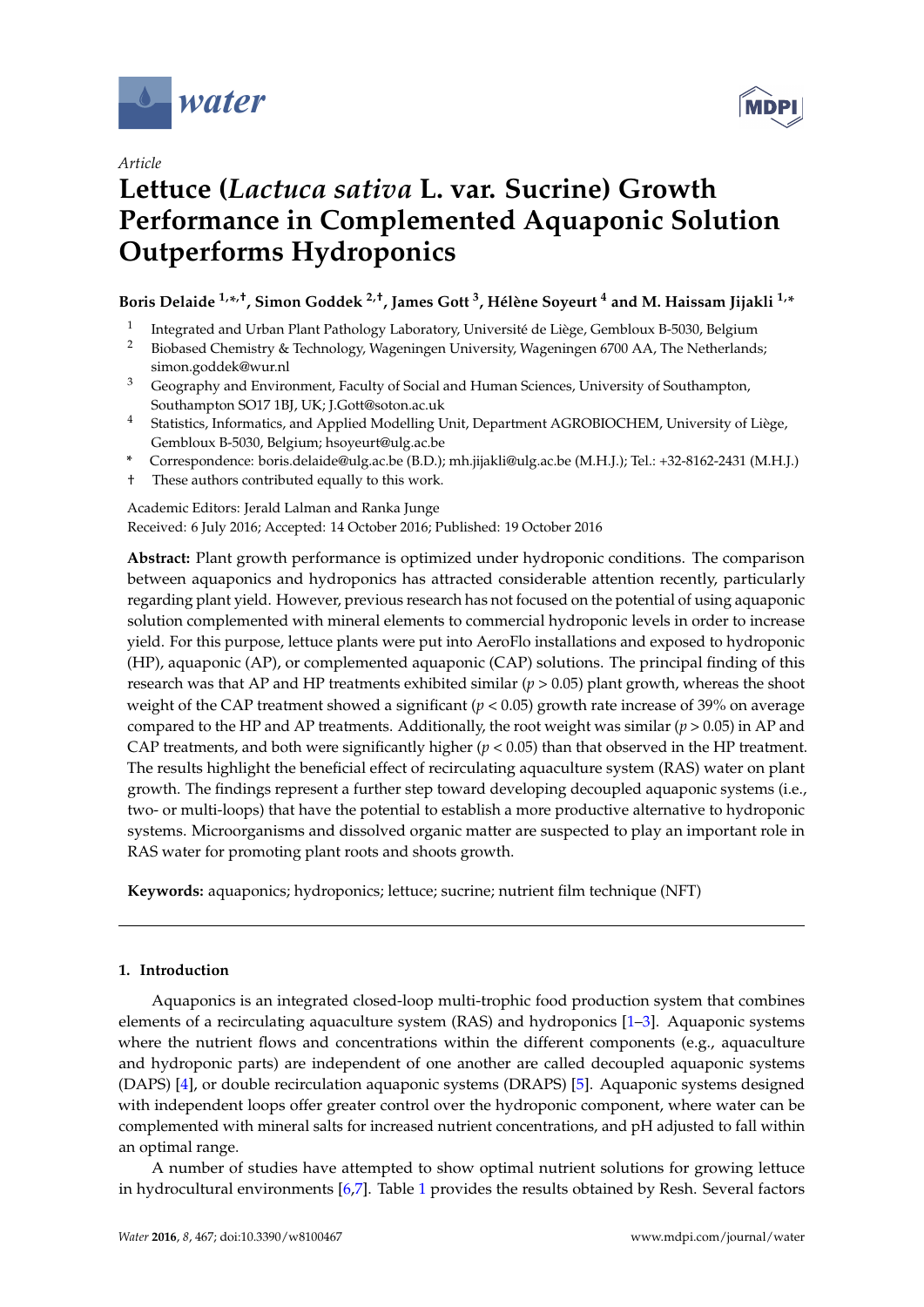determine the nutrient uptake performance of plants, including the availability of all essential nutrients, their presence in appropriate ratios, and favorable external conditions, for instance, pH, temperature,  $O_2$ , and  $CO_2$ . According to Liebig's 'law of the minimum' nutrient availability constitutes a critical factor; the nutrient least available determines the maximum growth rate. Several researchers [\[8](#page-9-6)[–10\]](#page-9-7) reported an enhanced  $NO_3^-$  uptake when the nutrient solution's N source contained between 5% and 25% NH<sub>4</sub><sup>+</sup>. At a pH of 6.8, both NO<sub>3</sub><sup>-</sup> and NH<sub>4</sub><sup>+</sup> are equally absorbed, whereas NO<sub>3</sub><sup>-</sup> is preferred in acidic and  $NH_4^+$  in alkaline environments [\[8\]](#page-9-6). The influence of pH on nutrient uptake is also observed for other macro- and micronutrients. Indeed, a pH from 6.0 to 8.0 is optimal for the uptake of macronutrients such as phosphorus (H<sub>2</sub>PO<sub>4</sub><sup>-</sup>, HPO<sub>4</sub><sup>2-</sup> or PO<sub>4</sub><sup>3-</sup>), potassium (K<sup>+</sup>), sulfur (SO<sub>4</sub><sup>2-</sup>), Calcium (Ca<sup>2+</sup>), and Magnesium (Mg<sup>2+</sup>). Considering that micronutrients such as Iron (Fe<sup>3+</sup>, Fe<sup>2+</sup>), manganese (Mn<sup>2+</sup>), boron (BO<sub>3</sub><sup>2-</sup>, B<sub>4</sub>O<sub>7</sub><sup>2-</sup>), copper (Cu<sup>2+</sup>, Cu<sup>+</sup>), and zinc (Zn<sup>2+</sup>) are preferentially absorbed at pH values below 6.0 [\[11](#page-9-8)[,12\]](#page-9-9); the trade-off pH in hydroponics is approximately 5.5–6.0 [\[6\]](#page-9-4).

<span id="page-1-0"></span>**Table 1.** Optimal nutrient solutions for lettuce growth using nutrient flow technique (NFT) and in the University of the Virgin Islands (UVI) system.

| System                                     | pH | EC    | $NO_3$ <sup>-</sup> -N NH <sub>4</sub> <sup>+</sup> -N PO <sub>4</sub> <sup>3-</sup> -P K <sup>+</sup> Ca <sup>2+</sup> Mg <sup>2+</sup> SO <sub>4</sub> <sup>2-</sup> -S Fe <sup>2+</sup> |     |      |      |     |    |     |
|--------------------------------------------|----|-------|--------------------------------------------------------------------------------------------------------------------------------------------------------------------------------------------|-----|------|------|-----|----|-----|
|                                            |    | mS/cm |                                                                                                                                                                                            |     | mg/L |      |     |    |     |
| Hydroponics (NFT) [6] 5.5–5.8 1.5–2.0 165  |    |       | 25                                                                                                                                                                                         | 50  | 210  | 200  | 40  |    |     |
| Aquaponics (UVI) [13] 7.0–7.6 0.7–0.8 42.2 |    |       | 2.2                                                                                                                                                                                        | 8.2 | 44.9 | 11.9 | 6.5 | 15 | 2.5 |

In the domain of efficient agriculture the root: shoot ratio of plants has become an important issue. Root hairs will be limited or almost absent if the plants are exposed to  $NO<sub>3</sub><sup>-</sup>-N$  concentrations of at least 100 mg/L or to high P content. However, a phosphorus deficiency in the plant's tissues can be observed if their  $Al^{3+}$  or  $Ca^{2+}$  concentrations are too high at the root surface. Sonneveld and Voogt [\[14\]](#page-9-11) showed that a Ca:P ratio of approximately 3:1 was the most efficient target value. Jones [\[8\]](#page-9-6) also showed that the optimal Ca: Mg ratio was 3:1. Furthermore, uptake imbalance mostly occurs when K<sup>+</sup> concentrations are too high in the system in proportion to Ca<sup>2+</sup> and Mg<sup>2+</sup>. In such cases, K<sup>+</sup> is more readily absorbed than  $Ca^{2+}$  and  $Mg^{2+}$ .

Although lower nutrient levels are observed in one-loop aquaponic systems compared to hydroponic cultivation methods, a number of researchers have reported a similar lettuce yield [\[15](#page-9-12)[,16\]](#page-9-13). In most recent studies the growth of lettuce has been measured only in aquaponic (AP) and hydroponic (HP) systems. However, the growth performance of aquaponic and hydroponic lettuce exposed to similarly high nutrient concentrations has not been comprehensively investigated. It remains unclear to what degree the aquaculture effluent generates an impact (negative, neutral, or positive) on plant growth performance.

The leaf nutrient content can give information on plant health (e.g., nutrient deficiency detection); however, this has not yet been investigated in aquaponics. The strict regulations within the EU concerning the maximum levels of contaminants in food [\[17\]](#page-9-14) further the need for leaf composition analysis.

Consequently, the objective of this study was to compare shoot and root yields and leaf nutrient content of lettuce grown in conventional hydroponic solutions to those grown in complemented and normal aquaponic solutions.

## **2. Materials and Methods**

Two identical trials (trial 1 and 2) were conducted between May and September 2015 in the climate-controlled experimental greenhouse of the Integrated and Urban Plant Pathology Laboratory of the University of Liège (Gembloux, Belgium, latitude 50°33′ N, longitude 4°41′ E, altitude 157 m). Trial 1 started on 21 May 2015 and trial 2 on 20 August 2015. The air temperature and relative humidity in the greenhouse were recorded every 30 min with a USB datalogger (MOINEAU Instruments, Chef-Boutonne, France) in order to control the similar climate conditions between trial 1 and 2. Light availability was dependent on the natural fluctuations of solar irradiance. The total accumulated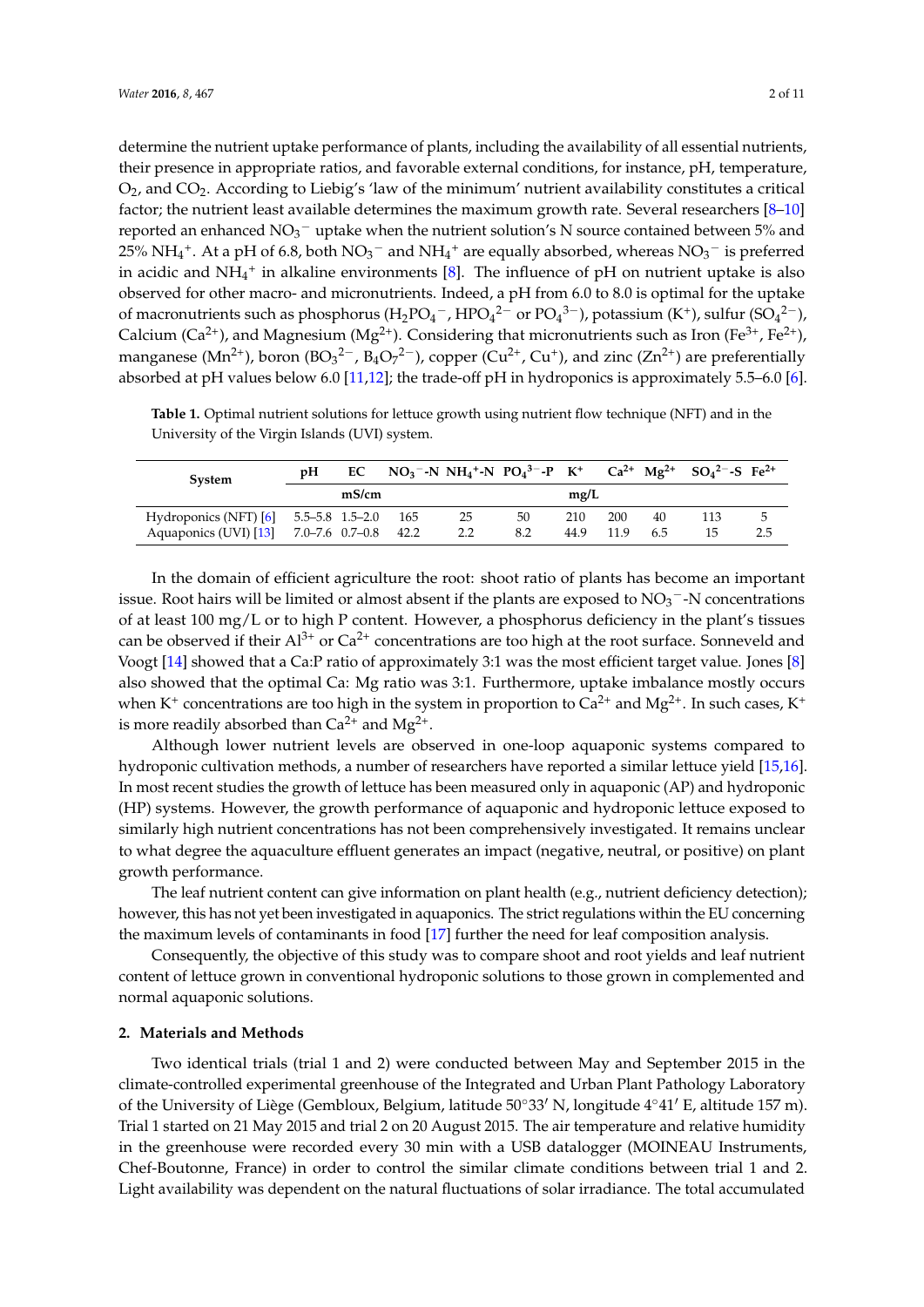solar radiant exposures measured from a local meteorological station (IRM-KMI Ernage, Gembloux, Belgium) were 316.21 and 180.94 MJ/m<sup>2</sup> for trial 1 and 2, respectively. The experimental setup consisted of three identical nutrient film technique (NFT) systems (i.e., AeroFlo 28, GHE, Fleurance, France) that were exposed to the specific nutrient solutions. Each AeroFlo system comprised a sump that was connected to four NFT channels containing seven holes each. The total planting area was  $1 \text{ m}^2$  per system with a water volume of 100 L that was constantly recirculated by a submersible pump.

For both trials 15-day-old Latin-type lettuce seedlings (*Lactuca Sativa* 'Sucrine', Semailles, Faulx-Les-Tombes, Belgium) were placed into the AeroFlo and harvested after 36 days.

The AeroFlo systems were filled with a fresh 100 L solution on a weekly basis to maintain stable nutrient conditions for better reproducibility and comparison among treatments. In order to validate such stability, during trial 2 the water nutrient content of the one-week-old solution was sampled for analysis before spillage, and another sample of the fresh solution was taken directly after the refill.

### *2.1. Nutrient Solution Formulation and Control*

To match the nutrient concentration targets high-purity mineral salts were added. The HP solution (i.e., the control) and the CAP solution were formulated to have their nutrient concentrations equal to conventional NFT lettuce nutrient solutions based on Resh [\[6\]](#page-9-4). The HP control solution was formulated with 100% rainwater and the added high-purity mineral salts. The CAP solution consisted of 100% RAS water complemented with high-purity mineral salts to reach the same nutrient concentrations as in the HP control solution. The RAS water was taken directly from the sump of a running tilapia RAS fed with a 40% protein, 12% lipid, and 3.7% sugar feed (Omegabaars, Lambers-Seghers, Baasrode, Belgium). The water did not receive any treatment prior to being used in the AeroFlo system. The AP solution was designed to reproduce the macro- and micronutrient concentrations found in the single loop aquaponic system of the University of Virgin Islands (UVI) published in Rakocy et al. [\[13\]](#page-9-10). It was formulated with RAS water. The concentrations of several nutrients in RAS water were higher than the concentration targets. RAS water was, therefore, diluted 1:10 in rainwater, and high-purity mineral salts added to match the nutrient concentration targets. For all treatments, the pH was adjusted by adding HCl and  $Na<sub>2</sub>CO<sub>3</sub>$ . PH, electrical conductivity (EC) and nutrient concentration targets of the three solutions are presented in Table [1.](#page-1-0)

The RAS water macronutrient content was analyzed with a multiparameter spectrophotometer (HI 83200, HANNA instruments, Woonsocket, RI, USA) with the following reagents: HI 93700 (TAN), HI 93728 (NO3 $^{-}$ ), HI 93717 (PO $_4^{3-}$ ), HI 93751 (SO $_4^{2-}$ ), HI 93750 (K<sup>+</sup>), HI 93752 (Ca $^{2+}$ ), and HI 93752  $(Mg<sup>2+</sup>)$ . The macronutrient analysis allowed the calculation of salt quantities necessary to add to the AP and CAP solution formulations. Salt additions were calculated with the hydroponic-specific HydroBuddy free software [\(http://scienceinhydroponics.com/category/hydrobuddy\)](http://scienceinhydroponics.com/category/hydrobuddy) to match the target concentration values. Sulfate was used as a degree of freedom. For the first experimental week only half the quantities of salts were added in order to limit the EC and allow the seedlings to adapt to the nutrient solution and avoid osmotic shocks.

The mineral salts used for the macronutrients were  $MgSO_4 \cdot 7H_2O$ ,  $NH_4NO_3$ ,  $K_2HPO_4$ ,  $Ca(NO_3)_2 \cdot 4H_2O$ , KNO<sub>3</sub>, K<sub>2</sub>SO<sub>4</sub>, and HNO<sub>3</sub> (65%), and for the micronutrients were Fe-EDTA, MnSO<sub>4</sub>·4H<sub>2</sub>O, CUSO<sub>4</sub>·5H<sub>2</sub>O, ZnSO<sub>4</sub>·7H<sub>2</sub>O, (NH<sub>4</sub>)<sub>6</sub>Mo<sub>7</sub>O<sub>24</sub>·4H<sub>2</sub>O, and H<sub>3</sub>BO<sub>3</sub>.

The water EC, dissolved oxygen (DO), temperature, and pH were controlled regularly. EC was recorded with a conductivity tester (AD31 Waterproof, ADWA, Szeged, Hungary). The DO and temperature were measured with a DO meter (HI 98193, HANNA instruments, Woonsocket, RI, USA), and pH with a pH-meter (Inolab pH level 1, WTW, Weilheim, Germany).

To assess water quality, the concentrations of P, K, Ca, Mg, S, Fe, Cu, Zn, B, Mo, Mn, and Na in AeroFlo solutions were measured during trial 2 with an ICP-OES (5100 VDV, Agilent Technologies, Santa Clara, CA, USA). Total ammonia nitrogen (TAN) was measured with a spectrophotometer (HI 83200, HANNA instruments, Woonsocket, RI, USA) using the reagent HI 93700 based on the Nessler method.  $NO_3$ <sup>-</sup>-N was measured with a Nanocolor standard test (Ref 918 65, Macherey-Nagel, Düren,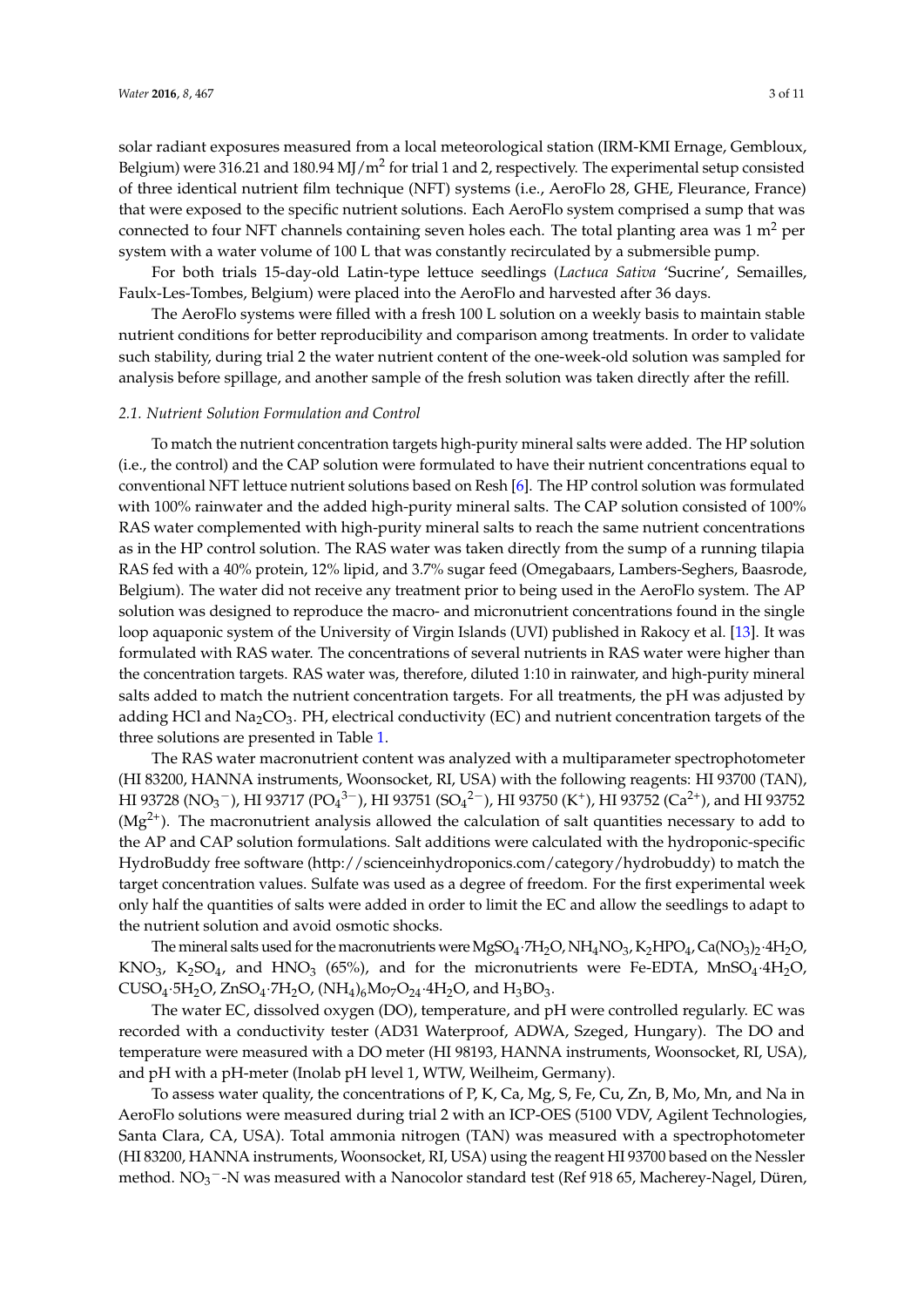Germany) using the 2,6-dimethylphenol method. Samples of 150 mL of solution were taken directly from the sump of each AeroFlo just before and just after weekly renewal of the solution. Samples were 0.45-µm-filtered (Acrodisc, Pall corporation, Portsmouth, UK) and frozen immediately after collection. They were analyzed for TAN within 24 h and for nitrate within 30 days. All measurements were performed in triplicate.

To detect potential differences in water composition among the used systems, the measured microand macronutrient concentrations and the key physiological macronutrient ratios (i.e., TAN:NO<sub>3</sub>-N, Ca:P, Ca:K, Ca:Mg) were analyzed using a repeated model because of week-dependent measurements. The model included the treatment as the fixed effect, the week as the repeated effect, and their corresponding interaction realized as shoot and root yields. All calculations used PROC GLM in SAS software (SAS 9.4., Cary, NC, USA), and a Duncan multiple-comparison was used to assess the significance of treatment differences. These differences are reported in this paper as least square (LS) means.

#### *2.2. Lettuce Growth and Leaf Nutrient Content*

During the lettuce harvests of trials 1 and 2, the weight of both shoots and roots were recorded and then analyzed by a one-way analysis of variance (ANOVA). The fixed variation factor was the treatment (i.e., AP, CAP, and HP).

The lettuce leaf nutrient content (P, K, Ca, Mg, S, Fe, Cu, Zn, B, Mo, Mn, and Na) was measured during trial 2 with an ICP-OES (5100 VDV, Agilent Technologies, Santa Clara, CA, USA). Prior to the ICP analysis, six lettuce plants per treatment were randomly chosen and were dried in an oven at 105 ◦C for 48 h, pulverized together, and acid-mineralized with 1:1 nitric (65%) and perchloric acid (70%). Nutrient content was analyzed by a one-way analysis of variance (ANOVA) using the treatment as the fixed effect. A Duncan multiple-comparison was used to assess the significance of treatment differences estimated using least square (LS) means. All calculations used PROC GLM in SAS software (SAS 9.4.).

# **3. Results**

#### *3.1. Shoot and Root Fresh Weight*

In both trials, the average fresh weight of the harvested shoots from the CAP treatment was significantly higher ( $p < 0.05$ ) than those observed for the AP and HP treatments, while no difference could be found between the latter two (*p* > 0.05) (Table [2\)](#page-3-0). For both trials, the shoot weight of the CAP treatment showed a 39% higher growth rate compared to the HP treatment.

In both trials, no difference of root fresh weights could be found between the CAP and AP treatments, while the one observed for the HP treatment was significantly lower. However, the shoot:root ratio observed for CAP and HP were not different, while it was significantly lower for AP.

<span id="page-3-0"></span>

| Treatment <sup>1</sup> | $(N)^2$ | Shoot Fresh Weight (g/Plant) <sup>3</sup> | Root Fresh Weight (g/Plant) | $Log10$ (Shoot:Root) |  |  |  |  |  |  |  |
|------------------------|---------|-------------------------------------------|-----------------------------|----------------------|--|--|--|--|--|--|--|
| Trial 1                |         |                                           |                             |                      |  |  |  |  |  |  |  |
| CAP                    | 26      | 136.28 <sup>a</sup>                       | 4.86 <sup>a</sup>           | 1.47 <sup>a</sup>    |  |  |  |  |  |  |  |
| HP                     | 26      | 98.17 <sup>b</sup>                        | 3.58 <sup>b</sup>           | 1.47 <sup>a</sup>    |  |  |  |  |  |  |  |
| AP                     | 25      | $80.55^{b}$                               | 5.80 $a$                    | 1.14 <sup>b</sup>    |  |  |  |  |  |  |  |
| Significance           |         | $***4$                                    | ÷                           | $***$                |  |  |  |  |  |  |  |
|                        |         | Trial 2                                   |                             |                      |  |  |  |  |  |  |  |
| CAP                    | 24      | 55.05 $^{a}$                              | 1.71 <sup>a</sup>           | 1.52 <sup>a</sup>    |  |  |  |  |  |  |  |
| HP                     | 20      | 39.64 <sup>b</sup>                        | 1.08 <sup>b</sup>           | 1.53 <sup>a</sup>    |  |  |  |  |  |  |  |
| AP                     | 25      | 35.72 <sup>b</sup>                        | 1.52 <sup>a</sup>           | 1.39 <sup>b</sup>    |  |  |  |  |  |  |  |
| Significance           |         | **                                        | **                          | $**$                 |  |  |  |  |  |  |  |

**Table 2.** LS means of shoot and root fresh weight and shoot:root ratio of harvested lettuce.

Notes: <sup>1</sup> CAP: complemented aquaponic solution, HP: hydropoonic solution, AP: aquaponic solution; <sup>2</sup> (N): number of observations; <sup>3</sup> Within columns, LS means followed by different letters (a, b) are significantly different at the 0.05 level; <sup>4</sup> \*, \*\*, \*\*\* Equal significance level of  $p < 0.05$ ,  $p < 0.01$  and  $p < 0.001$ , respectively.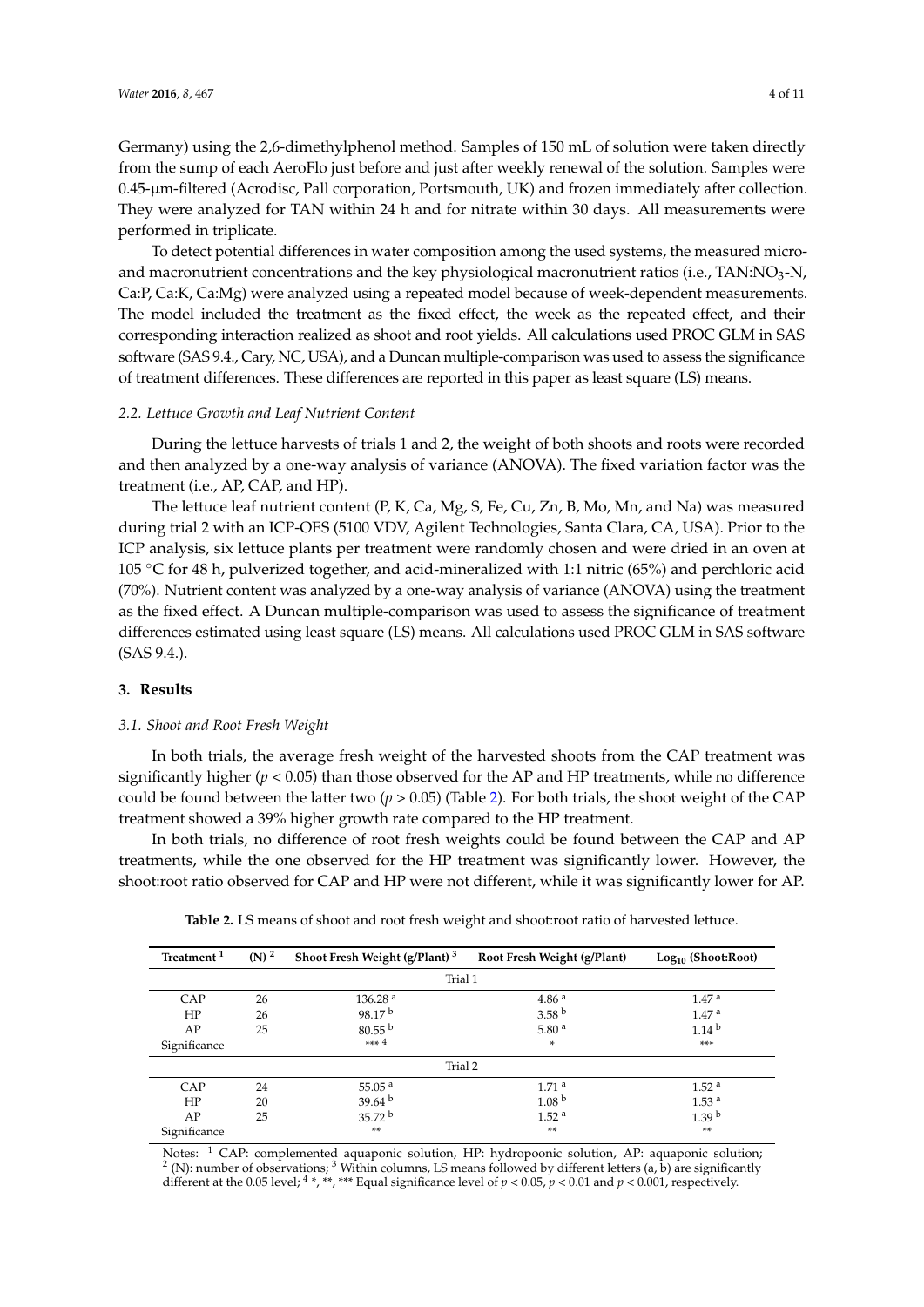A two-fold difference in the harvested biomass between trial 1 and 2 was observed for all treatments. This finding may be explained mainly by different external environmental conditions that affected lettuce plant growth. The only substantially identified change was the total accumulation of solar radiant exposure, which was 316.21 and 180.94 MJ/m<sup>2</sup> for trial 1 and 2, respectively. This uncontrolled parameter was nearly halved for trial 2 because of shorter daily light periods and cloudier days.

#### *3.2. Nutrient Solutions*

Within each trial, the environmental conditions affecting growth, such as water temperature, water DO, light intensity, air temperature, pH, and relative humidity, were similar with the exception of the pH value that was slightly different in the AP system (Table [3\)](#page-4-0).

<span id="page-4-0"></span>

|         |                  | pH <sup>1</sup> |      | $EC$ ( $\mu$ S/cm) |            | $DO$ (mg/L) |      |                          | Water $T$ ( $\rm ^{\circ}C$ ) |      |            | Air T $(^{\circ}C)$ | Air RH $(%)$ |       |       |
|---------|------------------|-----------------|------|--------------------|------------|-------------|------|--------------------------|-------------------------------|------|------------|---------------------|--------------|-------|-------|
|         |                  | <b>CAP</b>      | HP   | AP                 | <b>CAP</b> | HP          | AP   | <b>CAP</b>               | HP                            | AP   | <b>CAP</b> | HP                  | AP           | GН    | GH    |
|         | Mean             | 5.59            | 5.73 | 7.32               | 2606       | 2453        | 823  | $-4$                     | ۰                             | ۰    | 20.01      | 21.07               | 19.60        | 22.84 | 58.21 |
|         | SD <sup>2</sup>  | 0.69            | 0.45 | 0.50               | 297        | 206         | 163  | $\overline{\phantom{a}}$ | ۰                             | ٠    | 1.46       | 1.28                | 1.43         | 3.78  | 14.69 |
| Trial 1 | (N) <sup>3</sup> | 21              | 14   | 18                 | 7          | 7           | 9    | $\overline{\phantom{a}}$ | ۰                             | ٠    | 10         | 10                  | 10           | 4461  | 4461  |
|         | Min              | 4.30            | 4.76 | 6.50               | 2236       | 2189        | 630  | $\overline{\phantom{a}}$ | ٠                             | ۰    | 17.50      | 18.60               | 17.20        | 15.60 | 27.20 |
|         | Max              | 7.55            | 6.56 | 8.20               | 2945       | 2710        | 1014 | $\overline{\phantom{a}}$ | ٠                             | ٠    | 22.30      | 22.50               | 21.40        | 35.60 | 86.90 |
|         | Mean             | 5.87            | 5.77 | 7.50               | 2493       | 2418        | 642  | 7.51                     | 7.14                          | 7.36 | 20.68      | 20.96               | 22.28        | 22.15 | 71.29 |
|         | SD.              | 0.43            | 0.34 | 0.25               | 116        | 140         | 48   | 0.34                     | 0.53                          | 0.32 | 1.39       | 1.26                | 0.96         | 2.58  | 10.26 |
| Trial 2 | (N)              | 19              | 20   | 17                 | 9          | 9           | 16   | 10                       | 10                            | 10   | 15         | 16                  | 15           | 1162  | 1162  |
|         | Min              | 5.24            | 5.32 | 7.10               | 2318       | 2237        | 567  | 6.92                     | 6.12                          | 6.91 | 19.10      | 19.50               | 20.90        | 18.50 | 37.90 |
|         | Max              | 6.84            | 6.80 | 7.94               | 2656       | 2672        | 749  | 7.91                     | 7.82                          | 7.92 | 24.70      | 24.80               | 25.00        | 33.20 | 88.30 |

**Table 3.** Growth environmental conditions for trial 1 and 2.

Notes: <sup>1</sup> CAP: complemented aquaponic solution, HP: hydropoonic solution, AP: aquaponic solution, GH: greenhouse; <sup>2</sup> SD: standard deviation; <sup>3</sup> (N): number of observations; <sup>4</sup> Missing data.

Water composition during trial 2 was assessed through the average of weekly LS means for each measured macro- and micronutrient in order to improve the clarity of results (Table [4\)](#page-5-0). The averages of weekly LS means for all concentrations measured were close to the desired macronutrient target value for each treatment (Table [1\)](#page-1-0). Depending on the nutritive mineral, AP treatment had four-to ten-fold lower macronutrient concentrations compared to the other treatments, whereas the micronutrient concentrations were similar in all treatments. Hence, the average EC was three to four times lower in the AP treatment compared to CAP and HP (Table [3\)](#page-4-0).

The solution nutrient concentrations and macronutrient ratios for both CAP and HP treatments were compared for each sampling time (i.e., just before and just after weekly renewal of the solution) and were significantly different (data not shown). However, for trial 2 the differences recorded were on average 22, 2, 2, 29, 23, 31, and  $0 \text{ mg/L}$  for  $\text{NO}_3$ <sup>-</sup>-N, TAN,  $\text{PO}_4$ <sup>3-</sup>-P,  $\text{SO}_4$ <sup>2-</sup>-S, K<sup>+</sup>, Ca<sup>2+</sup>, and Mg<sup>2+</sup>, respectively. Only  $SO_4^2$ <sup>-</sup>-S concentrations had a consistent difference in CAP compared to HP (i.e., approximately 30% lower in CAP) because sulfate was used as a degree of freedom for the adjustment of mineral concentrations, which is a common practice in hydroponic solution formulation [\[6\]](#page-9-4).

The evolution of physiological ratios between macronutrient concentrations (Figure [1\)](#page-6-0) calculated for each sampling time showed considerable smaller differences between CAP and HP than with AP treatment. For each treatment, the ratio tended to slightly increase between the fresh and the old solution. This was due to water evaporation, which was not balanced with the plant nutrient uptake. The exception was the  $TAN:NO<sub>3</sub>-N$  ratio that was systematically lower before solution exchange. Notably, these crucial ratios stayed closed to the targets throughout the experiment.

In this study, the Na<sup>+</sup> concentrations were 6–9 times higher in both AP and CAP treatments compared to the HP treatment, with a maximum of 93.5 mg/L in the CAP system in trial 2. Substantial Na<sup>+</sup> concentrations were present because some Na<sup>+</sup> was present in the RAS water but mostly because, in CAP and AP solutions,  $Na<sub>2</sub>CO<sub>3</sub>$  was used to control the pH, which tended to drop during aquaponic solution formulation and throughout the experiment.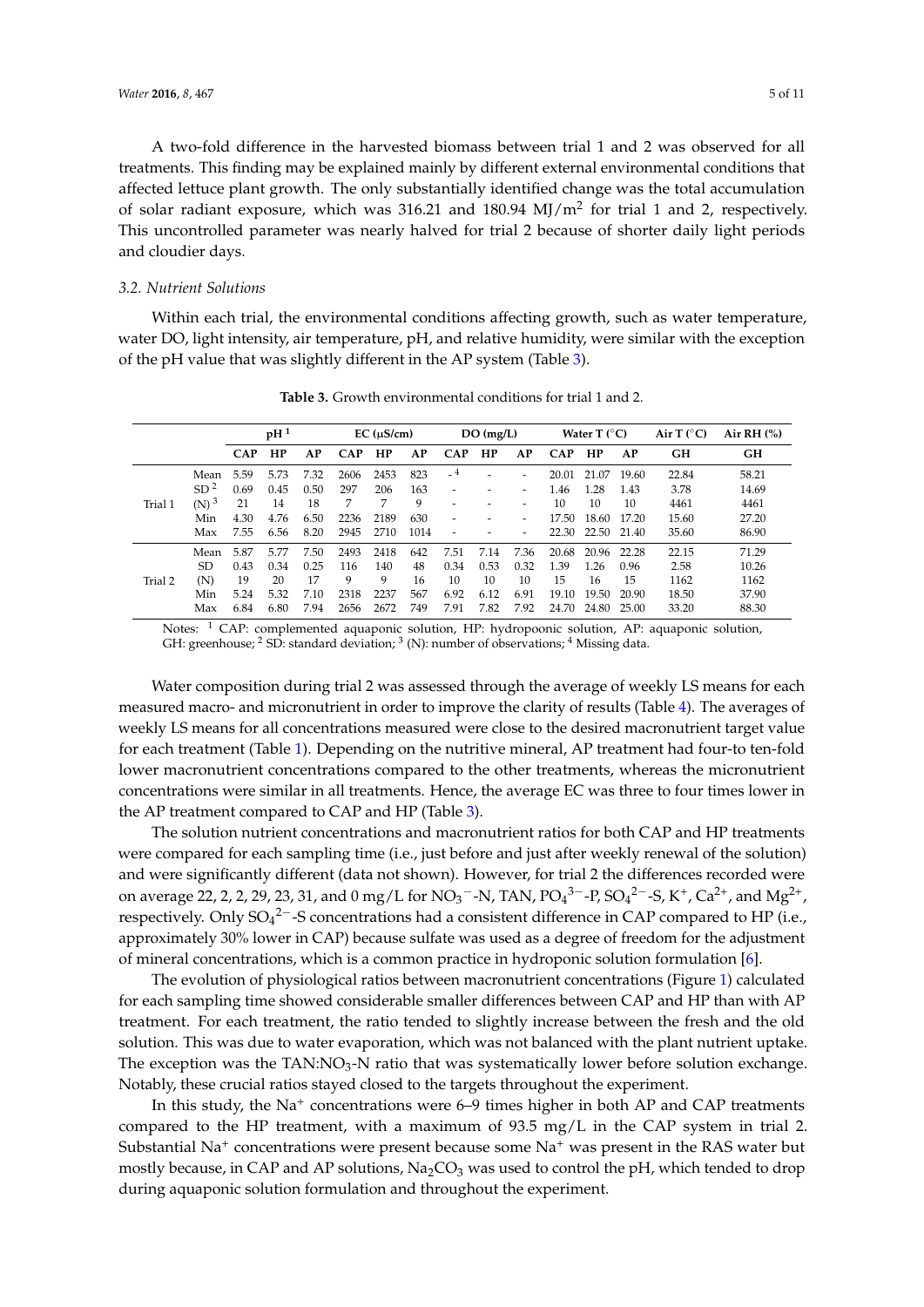| Element                | Treatment <sup>1</sup> | $(N)^2$          | Average  | SD <sup>3</sup> | Min    | Max    |
|------------------------|------------------------|------------------|----------|-----------------|--------|--------|
| $NO3 - N$              | CAP                    | 6                | 215.54   | 28.13           | 164.00 | 245.80 |
|                        | ${\rm HP}$             | 6                | 193.29   | 12.35           | 181.23 | 211.55 |
|                        | ${\rm AP}$             | $\,8\,$          | 50.31    | 1.80            | 46.57  | 52.39  |
| <b>TAN</b>             | CAP                    | $\bf 4$          | 25.79    | 3.09            | 22.83  | 29.87  |
|                        | HP                     | 6                | 23.95    | 2.51            | 20.53  | 26.67  |
|                        | AP                     | 8                | 1.82     | 1.35            | 0.25   | 3.32   |
| $PO4$ <sup>3-</sup> -P | CAP                    | $\boldsymbol{6}$ | 52.66    | 2.42            | 50.03  | 56.27  |
|                        | HP                     | 5                | 50.93    | 4.47            | 44.20  | 55.57  |
|                        | ${\rm AP}$             | 6                | 7.83     | 0.52            | 7.06   | 8.49   |
| $SO_4{}^{2-}$ -S       | CAP                    | 6                | 66.72    | 6.97            | 57.33  | 77.60  |
|                        | HP                     | 5                | 95.36    | 4.72            | 87.77  | 99.97  |
|                        | AP                     | $\,8\,$          | 10.99    | 1.17            | 9.24   | 12.30  |
| $K^+$                  | CAP                    | 6                | 219.31   | 39.46           | 169.13 | 260.60 |
|                        | HP                     | $\mathbf 5$      | 242.27   | 36.69           | 212.67 | 295.90 |
|                        | AP                     | $\,8\,$          | 59.51    | 7.89            | 48.87  | 73.03  |
| $Ca^{2+}$              | CAP                    | $\boldsymbol{6}$ | 175.09   | 14.87           | 154.43 | 192.63 |
|                        | HP                     | $\overline{4}$   | 205.68   | 12.58           | 192.30 | 217.27 |
|                        | ${\rm AP}$             | $\,8\,$          | 14.72    | 2.03            | 12.73  | 19.07  |
| $Mg^{2+}$              | CAP                    | $\boldsymbol{6}$ | 43.02    | 4.44            | 36.70  | 49.40  |
|                        | ${\rm HP}$             | 5                | 43.11    | 3.15            | 39.13  | 45.83  |
|                        | AP                     | $\,8\,$          | 7.36     | 0.64            | 6.76   | 8.56   |
| $Fe3+$                 | CAP                    | $\boldsymbol{6}$ | 4.40     | 0.20            | 4.19   | 4.69   |
|                        | HP                     | $\mathbf 5$      | 3.83     | 0.29            | 3.39   | 4.11   |
|                        | AP                     | $\,8\,$          | 3.47     | 1.05            | 1.58   | 4.33   |
| $B^{3+}$               | CAP                    | $\boldsymbol{6}$ | 0.59     | 0.03            | 0.54   | 0.63   |
|                        | HP                     | $\mathbf 5$      | 0.51     | 0.08            | 0.37   | 0.59   |
|                        | AP                     | $\,8\,$          | 0.47     | 0.13            | 0.24   | 0.60   |
| $\mathrm{Cu}^+$        | CAP                    | $\boldsymbol{6}$ | 0.12     | 0.01            | 0.11   | 0.13   |
|                        | ${\rm HP}$             | 5                | 0.09     | 0.01            | 0.07   | 0.11   |
|                        | ${\rm AP}$             | $\,8\,$          | 0.09     | 0.03            | 0.05   | 0.12   |
| $Mn^{2+}$              | CAP                    | $\boldsymbol{6}$ | 0.66     | 0.06            | 0.58   | 0.73   |
|                        | HP                     | $\mathbf 5$      | 0.64     | 0.10            | 0.48   | 0.75   |
|                        | ${\rm AP}$             | $\bf 4$          | $0.50\,$ | 0.12            | 0.32   | 0.60   |
| $\mathrm{Mo}^+$        | CAP                    | 6                | 0.33     | 0.02            | 0.29   | 0.35   |
|                        | ${\rm HP}$             | $\mathbf 5$      | 0.32     | 0.04            | 0.25   | 0.36   |
|                        | ${\rm AP}$             | 8                | 0.32     | 0.10            | 0.14   | 0.41   |
| $Zn^{2+}$              | CAP                    | 6                | 0.16     | 0.03            | 0.11   | 0.19   |
|                        | HP                     | 5                | 0.15     | 0.01            | 0.13   | 0.16   |
|                        | ${\rm AP}$             | $\,8\,$          | 0.14     | 0.03            | 0.11   | 0.19   |
| $Na+$                  | CAP                    | $\boldsymbol{6}$ | 71.67    | 18.24           | 40.20  | 93.53  |
|                        | HP                     | $\mathbf 5$      | 7.95     | 4.52            | 4.22   | 13.77  |
|                        | ${\rm AP}$             | $\,8\,$          | 49.73    | 20.98           | 5.01   | 74.37  |

<span id="page-5-0"></span>**Table 4.** Average of the LS mean of macro- and micronutrients concentration in CAP, HP, and AP treatments for trial 2 (mg/L).

Notes: <sup>1</sup> CAP: complemented aquaponic solution, HP: hydroponic solution, AP: aquaponic solution;<br><sup>2</sup> (N): number of observations; <sup>3</sup> SD: standard deviation.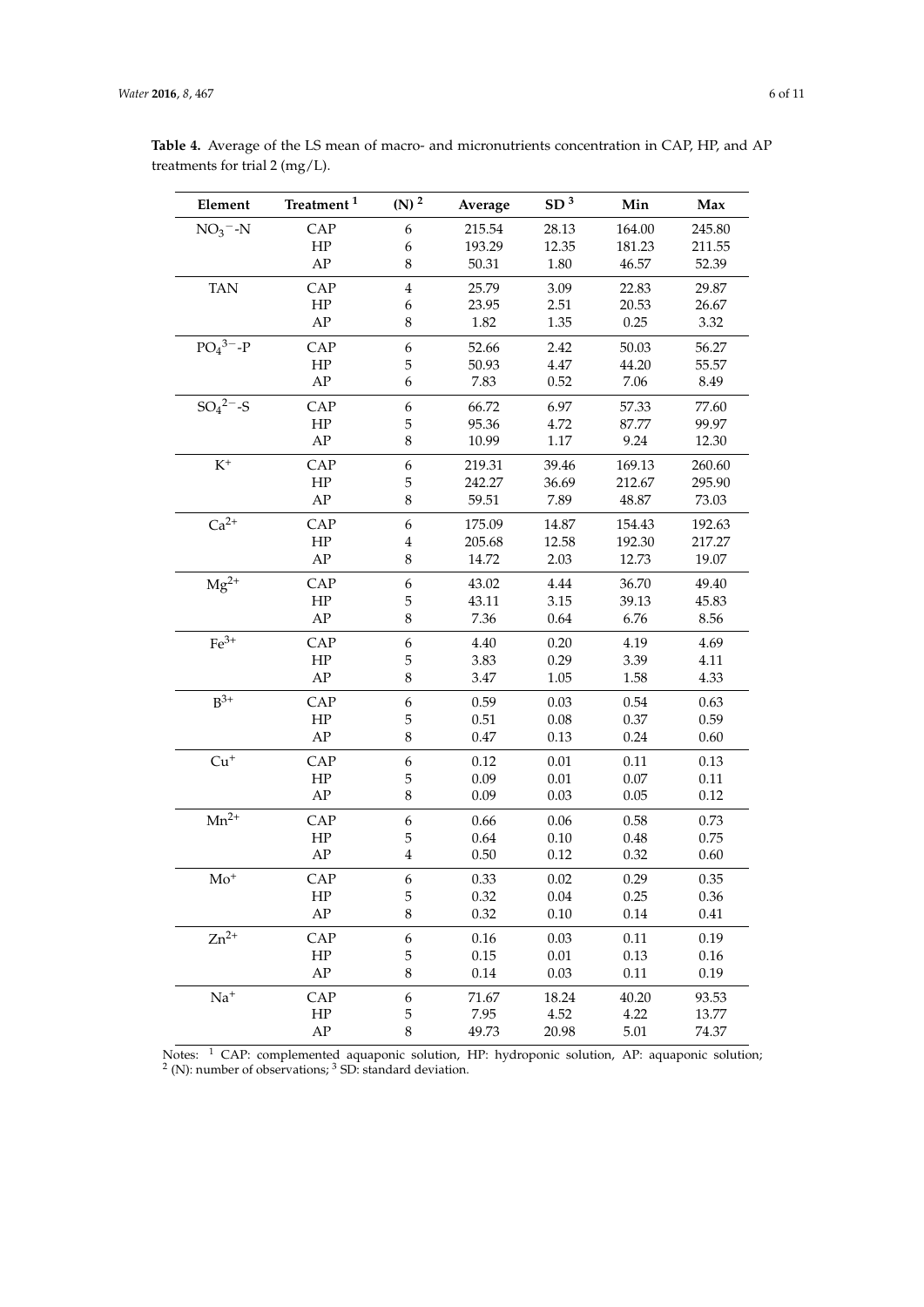<span id="page-6-0"></span>

**Figure 1.** LS mean of macronutrient concentration ratio evolution in complemented aquaponic **Figure 1.** LS mean of macronutrient concentration ratio evolution in complemented aquaponic (CAP), hydroponic (HP), and aquaponic (AP) treatments during trial 2. Resh's and Rakocy's ratios are given for comparison. (a) TAN to  $NO_3$ <sup>-</sup>-N ratio; (b)  $Ca^{2+}$  to K<sup>+</sup> ratio; (c)  $Ca^{2+}$  to P ratio; (d)  $Ca^{2+}$  to  $Mg^{2+}$  ratio.

#### *3.3. Lettuce Leaf Nutrient Content 3.3. Lettuce Leaf Nutrient Content*

nutrient, except for K between AP and HP, and B between CAP and HP (Table [5\)](#page-6-1). The CAP lettuce leaves had a significantly ( $p < 0.05$ ) higher macronutrient content for all nutrients. AP had the lowest content for each nutrient. With respect to the micronutrients, the contrasts were greater; Fe and Zn content were significantly higher ( $p$  < 0.05) in HP, while AP had the highest content of Mn and Mo. content were significantly higher (*p*  $\alpha$ ) in HP, which are higher content of Mn and Mo. The highest content of Mn and Mo. The highest content of Mn and Mo. The highest content of Mn and Mn and Mn and Mn and Mn and Mn an Leaf nutrient content showed a significant difference  $(p < 0.05)$  among each treatment for each

| Treatment <sup>1</sup> | $(N)^2$ | p <sub>3</sub>              | к                          | Ca                          | Mg                          | S                           | Na                          | Fe                       | в                          | Cu                         | Zn                         | Mn                                      | Mo                         |
|------------------------|---------|-----------------------------|----------------------------|-----------------------------|-----------------------------|-----------------------------|-----------------------------|--------------------------|----------------------------|----------------------------|----------------------------|-----------------------------------------|----------------------------|
| AP                     | 3       | 5.47 <sup>a</sup><br>(0.02) | 24.6 <sup>a</sup><br>(0.0) | 6.36 <sup>a</sup><br>(0.01) | 2.28 <sup>a</sup><br>(0.00) | 1.97 <sup>a</sup><br>(0.01) | 3.70 <sup>a</sup><br>(0.00) | 739 <sup>a</sup><br>(5)  | 8.1 <sup>a</sup><br>(0.1)  | 12.6 <sup>a</sup><br>(0.1) | 37.0 <sup>a</sup><br>(0.3) | 1343 <sup>a</sup><br>(3)                | 26.5 <sup>a</sup><br>(0.1) |
| CAP                    | 3       | 9.25 $^{\rm b}$<br>(0.01)   | 29.8 <sup>b</sup><br>(0.1) | $11.3^{b}$<br>(0.0)         | 3.36 $b$<br>(0.01)          | 2.75 <sup>b</sup><br>(0.01) | 2.80 <sup>b</sup><br>(0.01) | $935^{b}$<br>(4)         | $19.4^{b}$<br>(0.1)        | 20.2 <sup>b</sup><br>(0.2) | 69.1 <sup>b</sup><br>(0.8) | 208 <sup>b</sup><br>(2)                 | 19.8 <sup>b</sup><br>(0.3) |
| HP                     | 3       | 8.56 <sup>c</sup><br>(0.02) | 24.7 <sup>a</sup><br>(0.1) | 10.8 <sup>c</sup><br>(0.0)  | 3.00 <sup>c</sup><br>(0.01) | 2.56 <sup>c</sup><br>(0.01) | 0.40 <sup>c</sup><br>(0.00) | 1511 <sup>c</sup><br>(4) | 19.3 <sup>b</sup><br>(0.1) | 15.3 <sup>c</sup><br>(0.1) | 102 <sup>c</sup><br>(0)    | 202 <sup>c</sup><br>$\scriptstyle{(1)}$ | 19.0 <sup>c</sup><br>(0.1) |
| Significance           |         | $***4$                      | ***                        | ***                         | ***                         | ***                         | ***                         | ***                      | ***                        | ***                        | ***                        | $***$                                   | ***                        |

<span id="page-6-1"></span>Table 5. LS mean of lettuce leaf nutrient content in trial 2.

Notes:  $^4$  AP: aquaponic solution, CAP: complemented aquaponic solution, HP: hydroponic solution  $^2$  (N): number of observations;  $^3$  Within columns, LS means followed by different letters (a, b, c) are significantly Notes: <sup>1</sup> AP: aquaponic solution, CAP: complemented aquaponic solution, HP: hydroponic solution; Standard deviations are between brackets;  $4^*$ ,  $**$ ,  $***$  Equal significance level of  $p < 0.05$ ,  $p < 0.01$  and p < 0.001, respectively. different at the 0.05 level. Na and macroelements are reported in mg/gDM and microelements in µg/gDM.

The Na content showed the highest observed values in the AP treatment, closely followed by CAP. The Na content was almost 10 times higher in the AP than in the HP treatment. level of *p* < 0.05, *p* < 0.01 and *p* < 0.001, respectively.

#### **4. Discussion**

**4. Discussion** and the macronutrient ratios of HP and CAP treatment in a very close range in order to have the concentrations, and the macronutrient ratios of HP and CAP treatment in a very close range in order While the experiment was conducted to keep the pH, the macro- and micronutrient concentrations,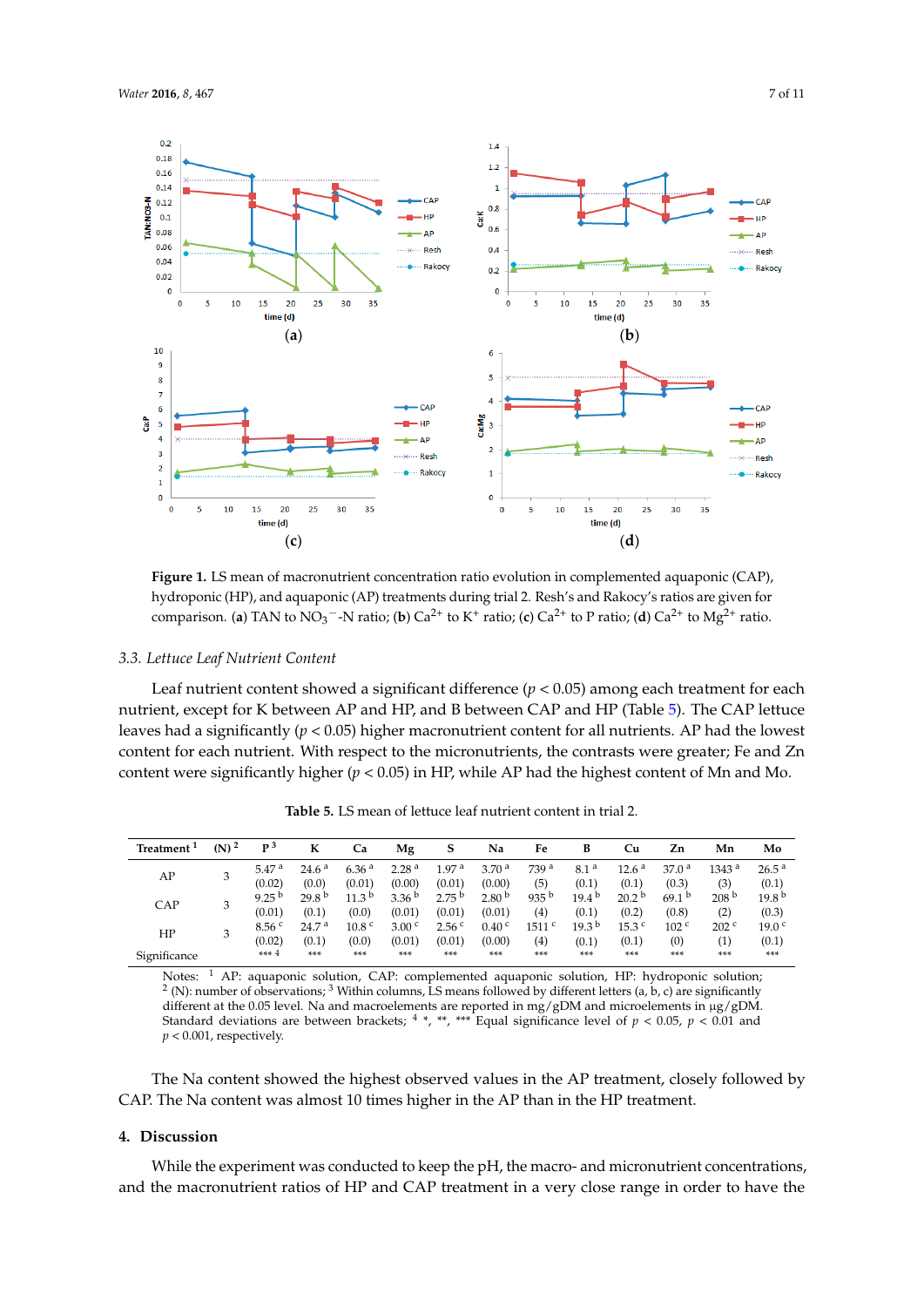water origin as the only difference (i.e., rain and RAS), a significant difference between most values of macro- and micronutrient concentrations was observed. Due to technical limitations, it is very difficult to obtain concentrations significantly similar in both solutions. However, lettuce growth differences between CAP and HP treatments must not be attributed to the concentration differences recorded and, especially, the small macronutrient ratio variations. Indeed, previous reports have shown that growth was not affected by the fluctuation of a given concentration of a specific nutrient in conditions where lettuce roots are directly exposed to the flowing nutrient solution (e.g., NFT and deep water culture (DWC)). Unlike in soil conditions, where there are both diffusion gradients and nutrient depletion, a given constant concentration can be maintained at the root surface. Consequently, nutrients can be absorbed at a constant rate regardless of the nutrient solution's concentrations [\[18\]](#page-9-15). However, the concentrations must be maintained above a minimum threshold. Santos et al. [\[19\]](#page-9-16) showed that by increasing the  $PO_4^{3-}$ -P concentration, whilst keeping other nutrients constant, lettuce growth and final weight remained constant as long as the  $PO_4^{3-}$ -P concentration exceeded 20 mg/L. Similar observations have been made previously in other plants for  $NO<sub>3</sub><sup>-</sup>-N$  with a minimum concentration threshold of 1 mg/L [\[20–](#page-9-17)[22\]](#page-9-18). Letey et al. [\[23\]](#page-9-19) reported no significant differences on average shoot and root fresh weight of Romaine lettuce cultivated in DWC for 26 days with different  $NO<sub>3</sub><sup>-</sup>-N$  concentrations (i.e., from 5 to 105 mg/L).

In both trials a similar shoot mass between AP and HP treatment was recorded. In line with previous studies [\[15,](#page-9-12)[16\]](#page-9-13) these results confirm AP systems as an alternative to conventional hydroponic systems, producing similar yields. Importantly, this study shows that considerable lower nutrient concentrations and different macronutrient ratios in AP solution did not alter yields. When the RAS water was complemented (i.e., CAP treatment) to reach nutrient concentrations and macronutrient ratios close to the HP control solution, to our surprise, 39% higher shoot mass was obtained in both trials. These results indicate that a 39% yield increase can be achieved if lettuces are grown in RAS water where mineral salts are added and pH kept around 5.5. Such production implicates a specific design that could be achieved with DAPS [\[4](#page-9-2)[,5\]](#page-9-3).

Trial 2 had lower yields in all treatments. This reduced growth was due to lower light intensity and is a well-known phenomenon. Burns et al. [\[24\]](#page-9-20) confirmed these results by reporting that lettuce yield in fresh weight was halved in their 28-day trial when reducing the light intensity by 50%, which was close to the light intensity reduction measured for trial 2. Sucrine is a Latin-type lettuce that is close to the Bibb butterhead type lettuce [\[25\]](#page-9-21). The biomass of the sucrine lettuce obtained in HP treatment in trial 1 was 98.2 g per shoot, which is in the range of Bibb lettuce produced in hydroponics with Resh's solution [\[26\]](#page-10-0).

The shoot:root ratio in AP treatment was significantly lower than in CAP, but CAP and AP treatment had similar root mass. Hence, the lettuce produced less shoot mass in the AP solution. This could have been due to a higher pH and/or to unfavorable nutrient ratios that hindered lettuce nutrient uptake and then limited shoot growth. Interestingly, the shoot:root ratio was similar for both HP and CAP treatments. The increase in shoot mass for CAP seems thus to be related to an increase in root mass. It can be suspected that this increase in root mass has been influenced by others factors that were present in solution rather than the observed small differences in the nutrient concentrations.

The lettuce leaf nutrient content supports these assumptions. The low nutrient content in the leaves of the AP treatment indicates less favorable nutrient solution for nutrient uptake. Leaves in the CAP treatment had higher nutrient content. This could be correlated to the water's EC. However, it is not certain that the small difference in average ECs of 75  $\mu$ S/cm between CAP (2493  $\mu$ S/cm) and HP  $(2418 \mu S/cm)$  can explain this; other factors present in the RAS water might have boosted the nutrient uptake and the shoot and root mass.

The superiority of shoot weight and nutrient uptake in CAP treatment, and especially the superiority of root weight in both AP and CAP treatments compared to the HP treatment (Table [2\)](#page-3-0), indicate that RAS water must contain factors that stimulate root growth. Presumably, these factors also stimulate the nutrient uptake. Two factors having a plant growth-promoting effect can be assumed to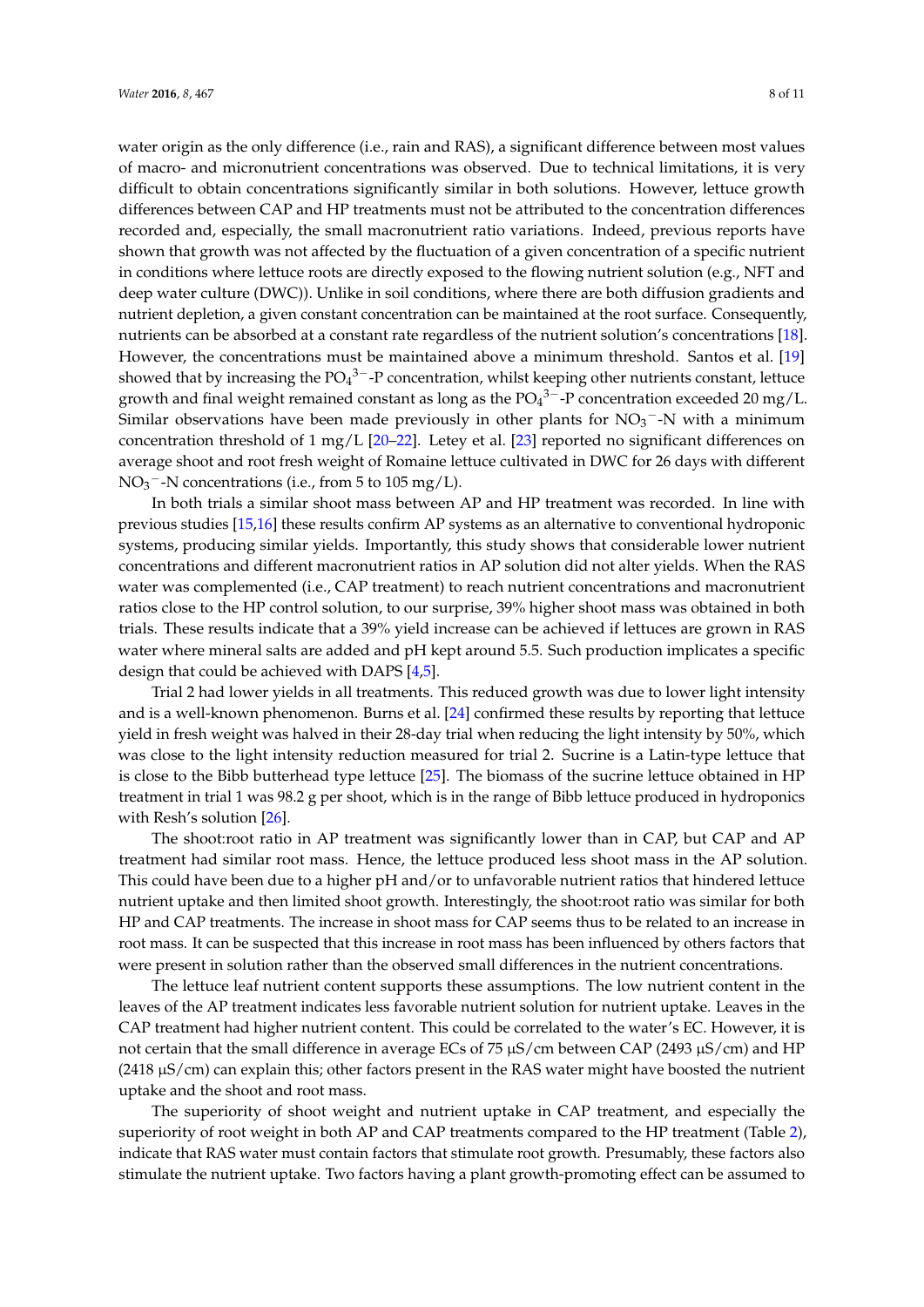be present in RAS water: (1) dissolved organic matter (DOM), and (2) plant growth-promoting rhizobacteria and/or fungi (PGPR and/or PGPF). Several humic-like and protein-like DOM components have been identified that tend to accumulate in RAS water [\[27\]](#page-10-1). Humic acids, such as fulvic acid, and also certain phenolics can increase shoot and root growth as well as root ATPase activity [\[28](#page-10-2)[–31\]](#page-10-3). Haghiaghi [\[32\]](#page-10-4) showed that humic acid added to a hydroponic solution was also able to improve the nitrogen metabolism and photosynthetic activity of lettuce, which leads to an improved yield. Similar to DOM, PGPR were also identified to be able to promote plant growth and improve root development. PGPR can release phytohormones or induce hormonal changes within plants that stimulate plant cell elongation and division [\[33\]](#page-10-5). Mangmang et al. [\[34\]](#page-10-6) inoculated *Azospirillum brasilense* to lettuce grown on perlite/vermiculite substrate irrigated with fish effluent. The author recorded an increase in endogenous levels of indole-3-acetic acid (IAA), peroxidase activity, total leaf chlorophyll, and protein content in lettuce. IAA is known to regulate biochemical signals controlling plant growth and development. A special focus on DOM and PGPR occurring in water is, thus, required to better understand their impact and potential for improving plant production in aquaponics.

Interestingly, while Na<sup>+</sup> concentrations were considerably higher in the AP and the CAP treatments, this did not seem to have a negative effect on lettuce growth. Moreover, the Na content in the leaves of these treatments highlights the ability of lettuce to absorb some  $Na<sup>+</sup>$  and subsequently remove it from aquaponic water. These conclusions are important because substantial Na<sup>+</sup> concentrations in aquaponic waters occur and are unavoidable due to Na release by the fish [\[35\]](#page-10-7). Na tolerance and assimilation in lettuce should be more specifically studied in aquaponics in order to define the Na<sup>+</sup> toxic threshold.

# **5. Conclusions**

The purpose of the current study was to determine differences in growth rates when exposing lettuce plants to normal (i.e., AP), CAP, and HP solutions. The findings of this study indicated that there was a significantly higher growth rate in the CAP treatment. These findings highlight the potential usefulness of aquaponic systems because it was previously considered that the decisive competitive advantage of HP systems was the enhanced growth potential. This research has demonstrated that aquaponic systems could surpass the growth rates found in conventional HP systems. Notably, with respect to the increasing scarcity of phosphorus [\[36\]](#page-10-8), it is remarkable that, in AP solution, significantly lower nutrient concentrations gave equivalent yields to HP solution.

From these results, we can conclude that the application of RAS water stimulates both root and shoot growth. It is difficult to ascertain which mechanism led to the increase in this particular case but microorganisms and DOM are suspected to play an important role. A special emphasis should be placed on the DOM species present, their effect on plant growth, and their optimal concentrations. Additionally, microbiota available in both water and the rhizosphere should be identified; it can be assumed that they host efficient growth-promoting rhizobacteria and/or fungi.

**Acknowledgments:** The authors would like to acknowledge networking and publication support by COST Action FA1305—The EU Aquaponics Hub—Realizing Sustainable Integrated Fish and Vegetable Production for the EU. The first author would like to thank François-Xavier Biot for help with experiment maintenance and also the UCL and Ronny Santoro for ICP analysis.

**Author Contributions:** Boris Delaide, Simon Goddek and M. Haissam Jijakli conceived and designed the experiments; Boris Delaide and James Gott performed the experiments; Boris Delaide and Hélène Soyeurt analyzed the data; M. Haissam Jijakli contributed for reagents, materials and analysis tools; Boris Delaide and Simon Goddek, M. Haissam Jijakli wrote the paper. James Gott corrected the English.

**Conflicts of Interest:** The authors declare no conflict of interest. The founding sponsors had no role in the design of the study; in the collection, analyses, or interpretation of data; in the writing of the manuscript, and in the decision to publish the result.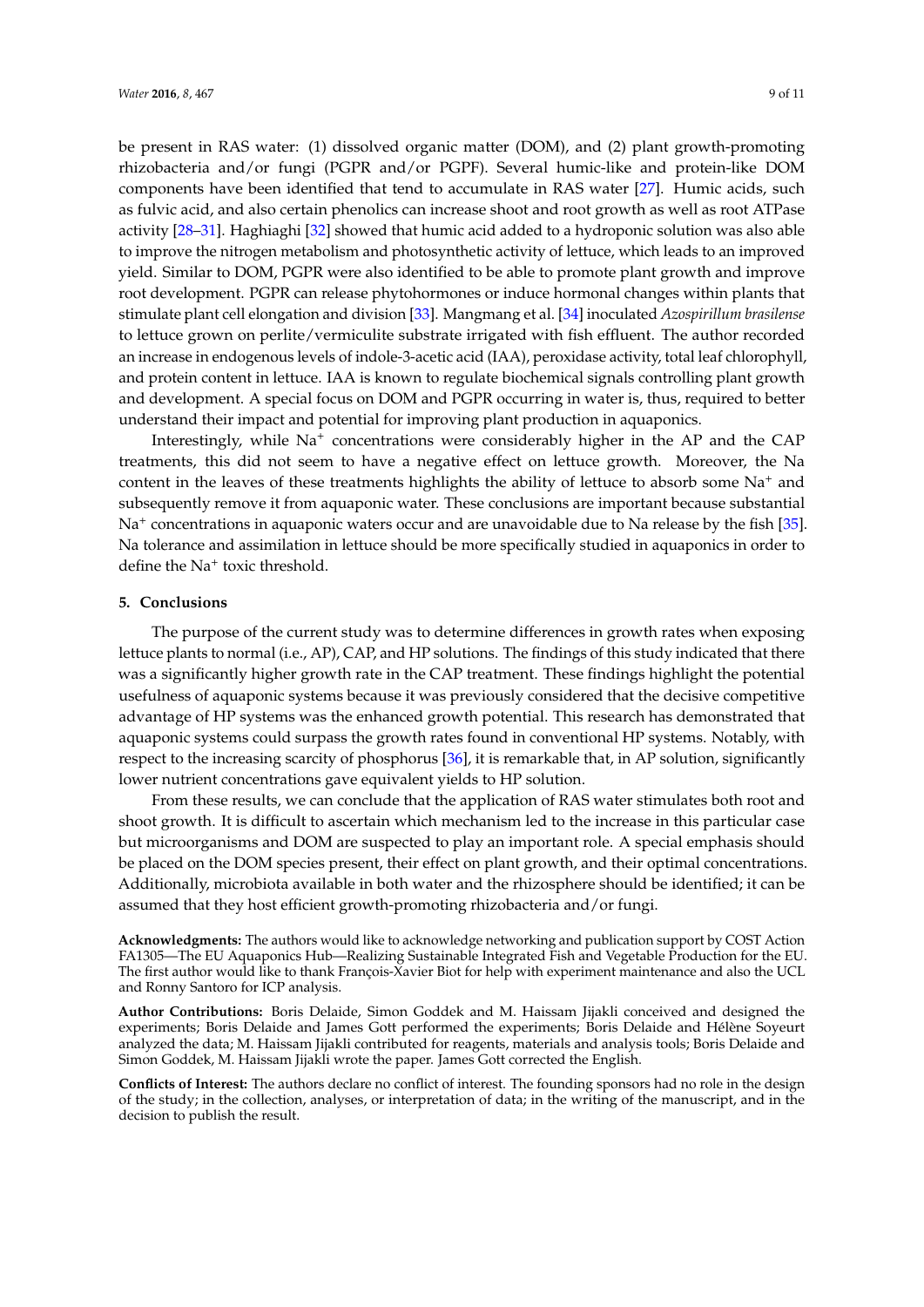## **References**

- <span id="page-9-0"></span>1. Goddek, S.; Delaide, B.; Mankasingh, U.; Ragnarsdottir, K.; Jijakli, H.; Thorarinsdottir, R. Challenges of Sustainable and Commercial Aquaponics. *Sustainability* **2015**, *7*, 4199–4224. [\[CrossRef\]](http://dx.doi.org/10.3390/su7044199)
- 2. Endut, A.; Jusoh, A.; Ali, N.; Nik, W.B.W.; Hassan, A. A study on the optimal hydraulic loading rate and plant ratios in recirculation aquaponic system. *Bioresour. Technol.* **2010**, *101*, 1511–1517. [\[CrossRef\]](http://dx.doi.org/10.1016/j.biortech.2009.09.040) [\[PubMed\]](http://www.ncbi.nlm.nih.gov/pubmed/19819130)
- <span id="page-9-1"></span>3. Graber, A.; Junge, R. Aquaponic Systems: Nutrient recycling from fish wastewater by vegetable production. *Desalination* **2009**, *246*, 147–156. [\[CrossRef\]](http://dx.doi.org/10.1016/j.desal.2008.03.048)
- <span id="page-9-2"></span>4. Goddek, S.; Espinal, C.; Delaide, B.; Jijakli, H.M.; Schmautz, Z.; Wuertz, S.; Keesman, K.J. Navigating towards Decoupled Aquaponic Systems: A System Dynamics Design Approach. *Water* **2016**, *8*, 303. [\[CrossRef\]](http://dx.doi.org/10.3390/w8070303)
- <span id="page-9-3"></span>5. Kloas, W.; Groß, R.; Baganz, D.; Graupner, J.; Monsees, H.; Schmidt, U.; Staaks, G.; Suhl, J.; Tschirner, M.; Wittstock, B.; et al. A new concept for aquaponic systems to improve sustainability, increase productivity, and reduce environmental impacts. *Aquac. Environ. Interact.* **2015**, *7*, 179–192. [\[CrossRef\]](http://dx.doi.org/10.3354/aei00146)
- <span id="page-9-4"></span>6. Resh, H.M. *Hydroponic food Production: A Definitive Guidebook for the Advanced Home Gardener and the Commercial Hydroponic Grower*; CRC Press: Boca Raton, FL, USA, 2012.
- <span id="page-9-5"></span>7. Sonneveld, C.; Voogt, W. Nutrient Solutions for Soilless Cultures. In *Plant Nutrition of Greenhouse Crops*; Springer: Houten, The Netherlands, 2009; pp. 257–275.
- <span id="page-9-6"></span>8. Jones, B.J. *Hydroponics—A Practical Guide for the Soilless Grower*, 2nd ed.; CRC Press: Boca Raton, FL, USA, 2005.
- 9. Savvas, D.; Passam, H.C.; Olympios, C.; Nasi, E.; Moustaka, E.; Mantzos, N.; Barouchas, P. Effects of ammonium nitrogen on lettuce grown on pumice in a closed hydroponic system. *HortScience* **2006**, *41*, 1667–1673.
- <span id="page-9-7"></span>10. Sonneveld, C. Composition of nutrient solutions. In *Hydroponic Production of Vegetables and Ornamentals*; Embryo Publisher: Athens, Greece, 2002; pp. 179–210.
- <span id="page-9-8"></span>11. Polomski, R.F. South Carolina Master Gardener Training Manual. Master's Thesis, Clemson University, Clemson, SC, USA, 2007.
- <span id="page-9-9"></span>12. Lucas, R.E.; Davis, J.F. Relationships between pH values of organic soils and availabilities of 12 plant nutrients. *Soil Sci.* **1961**, *92*, 177–182. [\[CrossRef\]](http://dx.doi.org/10.1097/00010694-196109000-00005)
- <span id="page-9-10"></span>13. Rakocy, J.E.; Shultz, R.C.; Bailey, D.S.; Thoman, E.S. Aquaponic production of tilapia and basil: Comparing a batch and staggered cropping system. *Acta Hortic.* **2004**, *648*, 63–69. [\[CrossRef\]](http://dx.doi.org/10.17660/ActaHortic.2004.648.8)
- <span id="page-9-11"></span>14. Sonneveld, C.; Voogt, W. Nutrient Management in Substrate Systems. In *Plant Nutrition of Greenhouse Crops*; Springer: Houten, The Netherlands, 2009; pp. 277–312.
- <span id="page-9-12"></span>15. Licamele, J.D. Biomass Production and Nutrient Dynamics in an Aquaponics System. Ph.D. Thesis, The University of Arizona, Tucson, AZ, USA, 2009. p. 172.
- <span id="page-9-13"></span>16. Pantanella, E.; Cardarelli, M.; Colla, G.; Rea, E.; Marcucci, A. Aquaponics vs. hydroponics: Production and quality of lettuce crop. *Acta Hortic.* **2012**, *927*, 887–893. [\[CrossRef\]](http://dx.doi.org/10.17660/ActaHortic.2012.927.109)
- <span id="page-9-14"></span>17. *Setting Maximum Levels for Certain Contaminants in Foodstuffs*; Commission Regulation (EC) No. 1881/2006; The Commission of the European Communities: Brussel, Belgium, December 2006; pp. 5–24.
- <span id="page-9-15"></span>18. Olsen, C. The significance of concentration on the rate of ion absorption by higher plants in water culture. *Physiol. Plant* **1950**, *3*, 152–164. [\[CrossRef\]](http://dx.doi.org/10.1111/j.1399-3054.1950.tb07498.x)
- <span id="page-9-16"></span>19. Santos, B.M.; Dusky, J.A.; Stall, W.M.; Bewick, T.A.; Shilling, D.G.; Gilreath, J.P.; Santos, B.M.; Stall, W.M.; Bewick, T.A.; Shilling, D.G. Phosphorus absorption in lettuce, smooth pigweed (*Amaranthus hybridus*), and common purslane (*Portulaca oleracea*) mixtures. *Weed Sci.* **2004**, *52*, 389–394. [\[CrossRef\]](http://dx.doi.org/10.1614/WS-03-053R)
- <span id="page-9-17"></span>20. Clement, C.R.; Hopper, M.J.; Jones, L.H.P. The uptake of nitrate by Lolium perenne from flowing nutrient solution I. Effect of NO<sup>3</sup> <sup>−</sup> concentration. *J. Exp. Bot.* **1978**, *29*, 453–464. [\[CrossRef\]](http://dx.doi.org/10.1093/jxb/29.2.453)
- 21. Edwards, J.H.; Barber, S.A. Nitrogen uptake characteristics of corn roots at low N concentration as influenced by plant age. *Agron. J.* **1976**, *68*, 17–19. [\[CrossRef\]](http://dx.doi.org/10.2134/agronj1976.00021962006800010005x)
- <span id="page-9-18"></span>22. Warncke, D.D.; Barber, S.A. Nitrate uptake effectiveness of four plant species. *J. Environ. Qual.* **1974**, *3*, 28–30. [\[CrossRef\]](http://dx.doi.org/10.2134/jeq1974.00472425000300010009x)
- <span id="page-9-19"></span>23. Letey, J.; Jarrell, W.M.; Valoras, N. Nitrogen and water uptake patterns and growth of plants at various minimum solution nitrate concentrations. *J. Plant Nutr.* **1982**, *5*, 73–89. [\[CrossRef\]](http://dx.doi.org/10.1080/01904168209362939)
- <span id="page-9-20"></span>24. Burns, I.G.; Zhang, K.; Turner, M.K.; Edmondson, R. Iso-Osmotic Regulation of Nitrate Accumulation in Lettuce. *J. Plant Nutr.* **2010**, *34*, 283–313. [\[CrossRef\]](http://dx.doi.org/10.1080/01904167.2011.533328)
- <span id="page-9-21"></span>25. Mou, B. Lettuce. In *Vegetables I*; Springer: New York, NY, USA, 2008; Volumn 1, pp. 75–116.